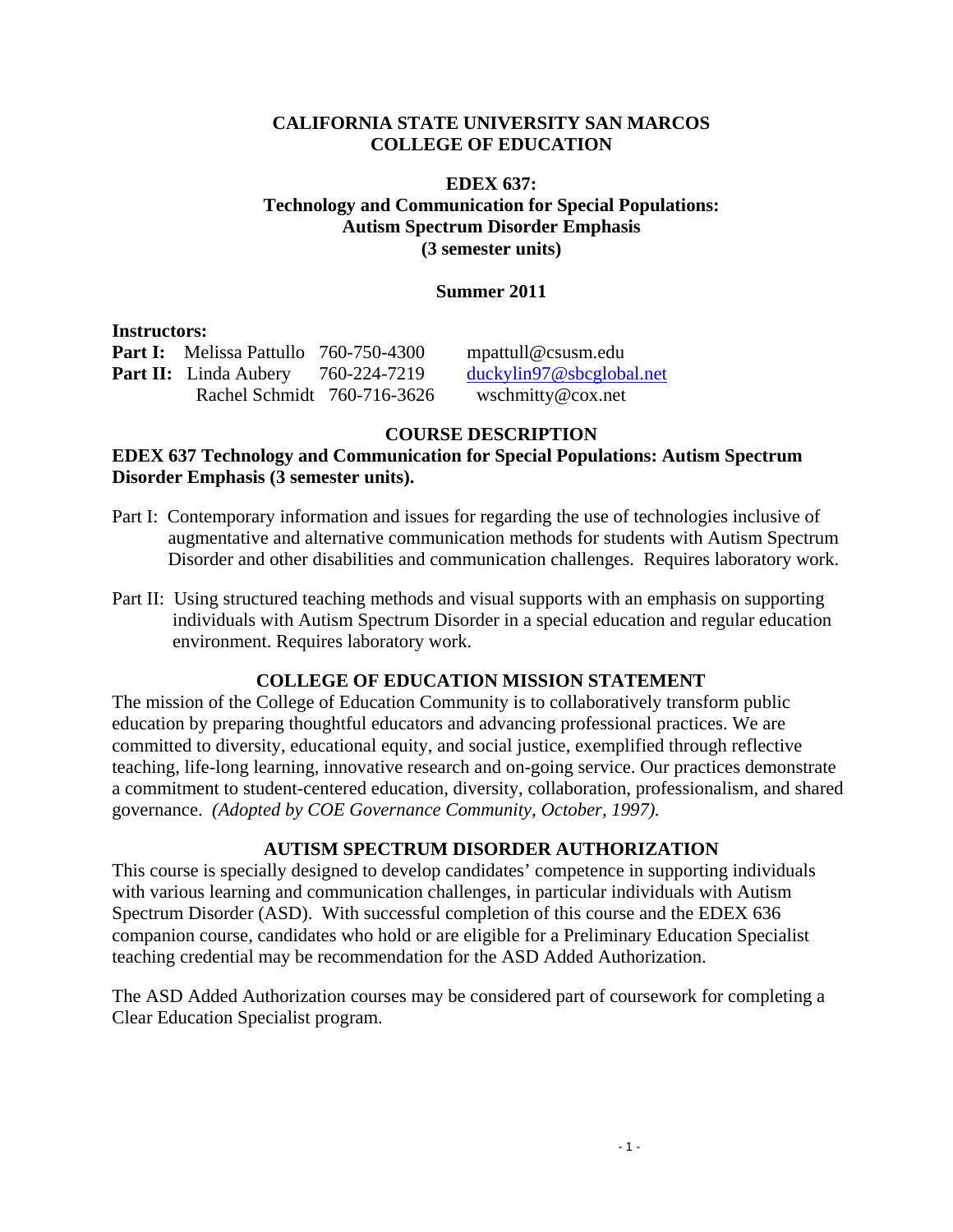### **REFLECTION ON ASD STANDARDS REQUIREMENT**

The course objectives, assignments, and assessments have been aligned with the CCTC (California Commission on Teacher Credentialing) standards for the Autism Spectrum Disorder Added Authorization (ASD AA). ASD AA candidates are required to provide descriptions and artifacts that evidence that the three ASD AA standards listed below are met.

### **ASD Standard 1: Characteristics of Students with Autism Spectrum Disorder (ASD)**

The program provides opportunities for the candidate to be able to identify the unique characteristics of students with ASD. The candidate demonstrates unique knowledge of cognition and neurology and the core challenges associated with language and communication, social skills, behavior, and processing and their implications for program planning and service delivery.

### **ASD Standard 2: Teaching, Learning and Behavior Strategies for Students with ASD**

The program ensures that each candidate is able to demonstrate knowledge, skills and abilities to become proficient in implementing evidence-based and multi-faceted methodologies and strategies necessary in teaching and engaging students with ASD from acquisition to generalization.

### **ASD Standard 3: Collaborating with Other Service Providers**

The program will ensure that each candidate teaching students with ASD is able to demonstrate the ability to collaborate as a member of a multidisciplinary team with all service providers and effectively interact with families.

# **STUDENT LEARNING OUTCOMES RELATED TO ASD AUTHORIZATION STANDARDS 1, 2, & 3**

In this course, candidates demonstrate:

- 1.1 The ability to access and articulate current research and literature regarding the basis for and characteristics of ASD and the resulting implications for learning and functioning. (Reading reflections, characteristics of autism video/class discussion)
- 1.2 The ability to plan for instruction of a student with ASD based upon the characteristics of ASD and the student's cognitive functioning. (Projects)
- 1.3 Knowledge of unique verbal and nonverbal communication and language development characteristics/challenges of students with ASD and implications for program planning and service delivery. (AAC/VOCA, creating a communication system)
- 2.1 Knowledge of and ability to use a variety of assessment tools and approaches to individually program for students with ASD. (Boardmaker; News-2-You, WATI, TASP)
- 2.2 Skill in designing and implementing instruction and supports inclusive of high and low tech assistive technology and augmentative communication systems that matches and meets the unique communication, language, neurological and cognitive needs of students with ASD (Boardmaker, AAC lab, Structured Teaching Final Project)
- 2.4 Skill in designing and maintaining a structured and organized learning environment that includes routines, visual strategies and physical arrangements that support the teaching and learning of students with ASD. (All software labs & lectures, classroom tour & written response)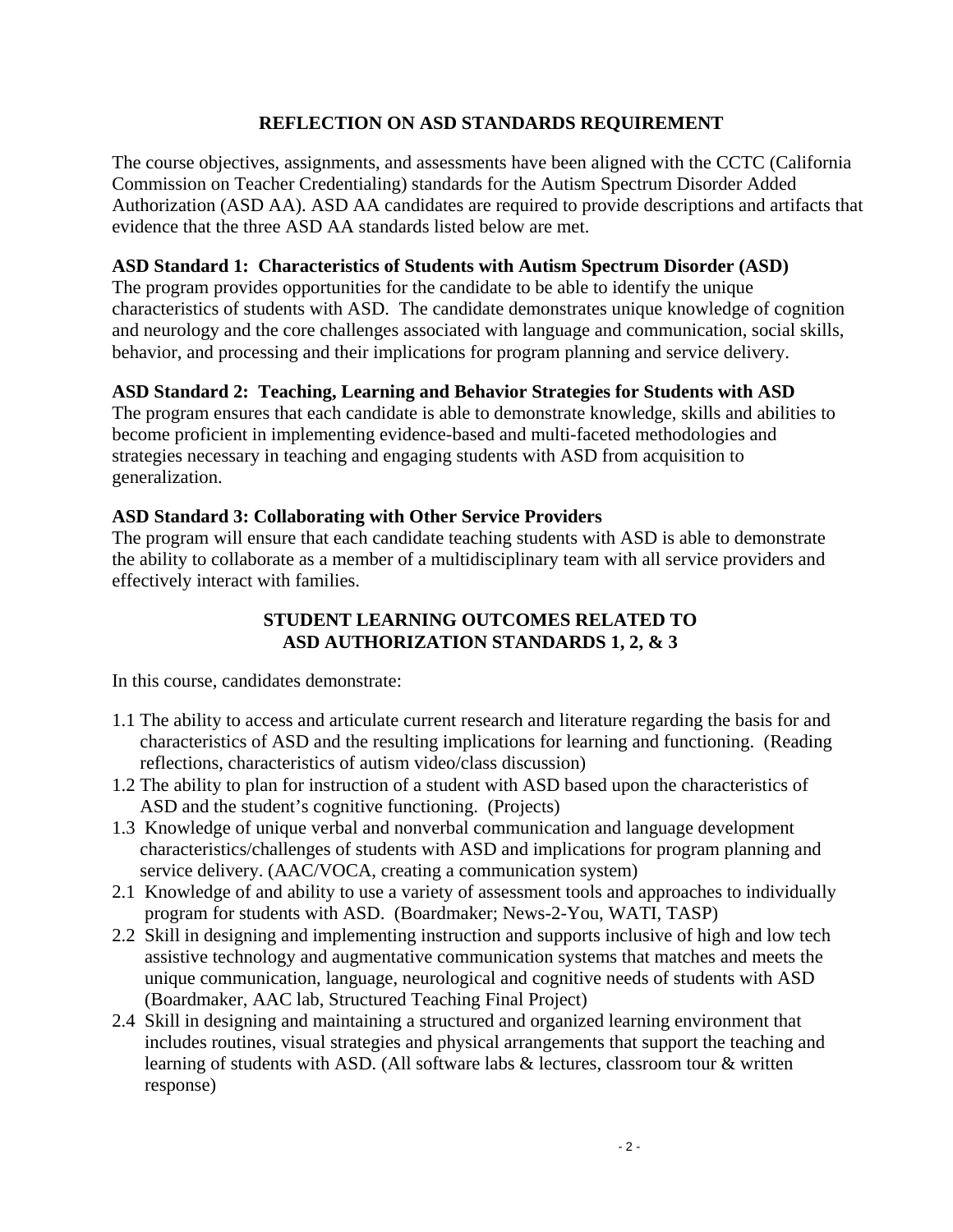- 3.1 Understanding of the roles and resources offered by the various professional, paraprofessional and outside agency personnel who may support a student with ASD and his/her family. (Lab & lecture, reading reflections)
- 3.2 Skill in integrating input from multidisciplinary team members to build effective, integrated programs for students with ASD and monitor and adjust supports and services using data from multiple sources. (Reading reflections, lectures)

# **ADDITIONAL AAC PERFORMANCE OUTCOMES FOR WORKING WITH STUDENTS WITH ASD**

Upon completion of this course candidates will be able to:

- 1. Identify characteristics of effective augmentative and alternative communication (AAC) and research and actions required to make AAC methods meaningful and motivating
- 2. Identify assessment issues regarding AAC for individuals with ASD
- 3. Have knowledge of communication modalities (i.e., presymbolic communication, manual signs, graphic symbols, speech output and speech-generating devices) for persons with ASD
- 4. Have knowledge of AAC interventions used with children with autism (e.g., PECS)
- 5. Use evidenced-based AAC interventions to:
	- facilitate students' full participation in inclusive classrooms
	- build students' social interaction skills
	- give students socially acceptable ways of expressing needs and preferences
	- replace students' unconventional with more conventional communicative behaviors
	- modify students' challenging behavior
	- promote students' natural speech and language development
	- expand students' literacy skills
	- build students' social networks within the community
- 6. Assist individuals with ASD to benefit from
	- speech generating devices
	- visual schedules and other types of visual supports
	- peer-mediated interventions
	- manual signing and gesturing
	- graphic symbols
	- written supports
- 7. Understand structured teaching theory and demonstrate the ability to create highly structured environments (e.g. visual schedules, physical arrangement) and tasks for students with ASD
- 8. Determine a student's area(s) of communication breakdown and create a communication system (e.g. PECS, object exchange, other augmentative communication systems) to assist them in better communicating their wants and needs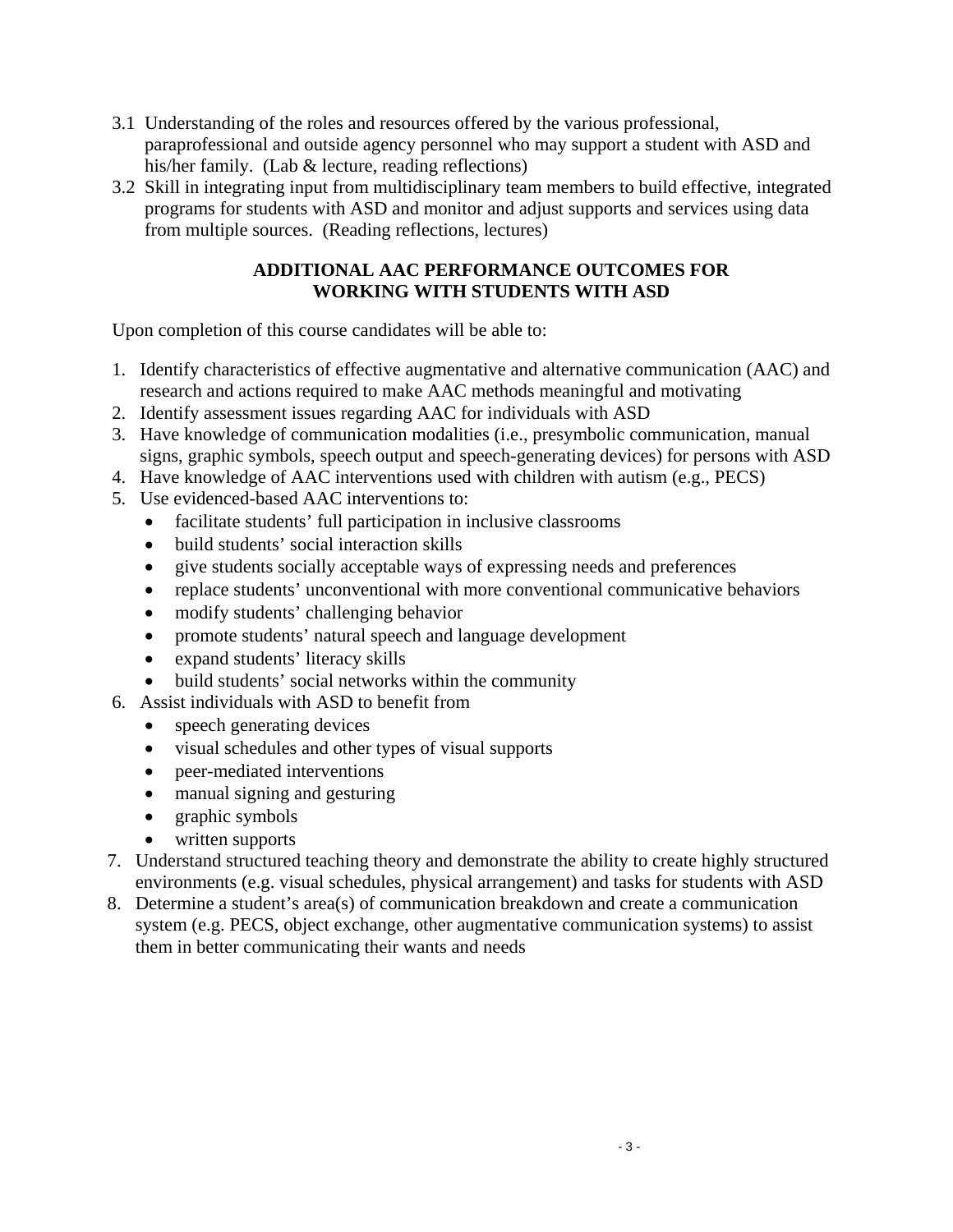### **REQUIRED TEXT, READINGS, WEBSITES**

#### **Required Course Reader**

A copy has been made in advance and purchased according to number of participants registered. Therefore, they cannot be shared and are a required purchase in lieu of a course text.

#### **Selected Chapters (Texts do not need to be purchased)**

Selected Chapters from: Boutot, E. A., & Smith Myles, B. (2011). *Autism spectrum disorders: Foundations, characteristics, and effective strategies.* ISBN 10: 0205545750

Selected Chapters from: Miranda, P. & Iacono, T. (2009). *Autism spectrum disorders and AAC.*  Baltimore: Brookes. ISBN 978-1-55788-953-7 (Ch. 5 Assistive Technology Devices to Enhance Speech Communication; Ch. 12 – Assistive Technology for Students with Autism)

## **REQUIRED SUPPLIES**

**University print card**: You will be required to submit hard print copies of *some* lab assignments printed out in class. You may purchase this card in the Kellogg Library on the  $2<sup>nd</sup>$  floor (street level) near the Student Technology Help Desk. Have this card by the second class meeting. You may add money to the card on the  $4<sup>th</sup>$  floor of University Hall, but you must have a card first in order to do this. After purchasing this card bring it to every in-person class.

**USB/flash drive** for storage of documents. Bring to every class.

**Access to a PC computer** for the purposes of loading software required to complete online-based assignments. While some free, trial/demo software may be available in a Mac platform, they almost always are (only) available in PC format.

Please do not feel like you need to purchase a PC computer for this course. A PC can be borrowed or shared, provided you have permission to load the trial software.

#### **ADMINISTRATIVE REQUIREMENTS**

#### **College Of Education Attendance Policy:**

Due to the dynamic and interactive nature of courses in the College of Education, all students are expected to attend all classes and participate actively. At a minimum, students must attend more than 80% of class time, or s/he may not receive a passing grade for the course at the discretion of the instructor.

 instructor as soon as possible. *(Adopted by the COE Governance Community, December, 1997).* **Individual instructors may adopt more stringent attendance requirements**. For the **Summer 2011 section of EDEX 637 no more than the equivalent of one live class meeting can be missed in order to pass the course.** Should the student have extenuating circumstances, s/he should contact the

#### **Student with Disabilities Requiring Reasonable Accommodations:**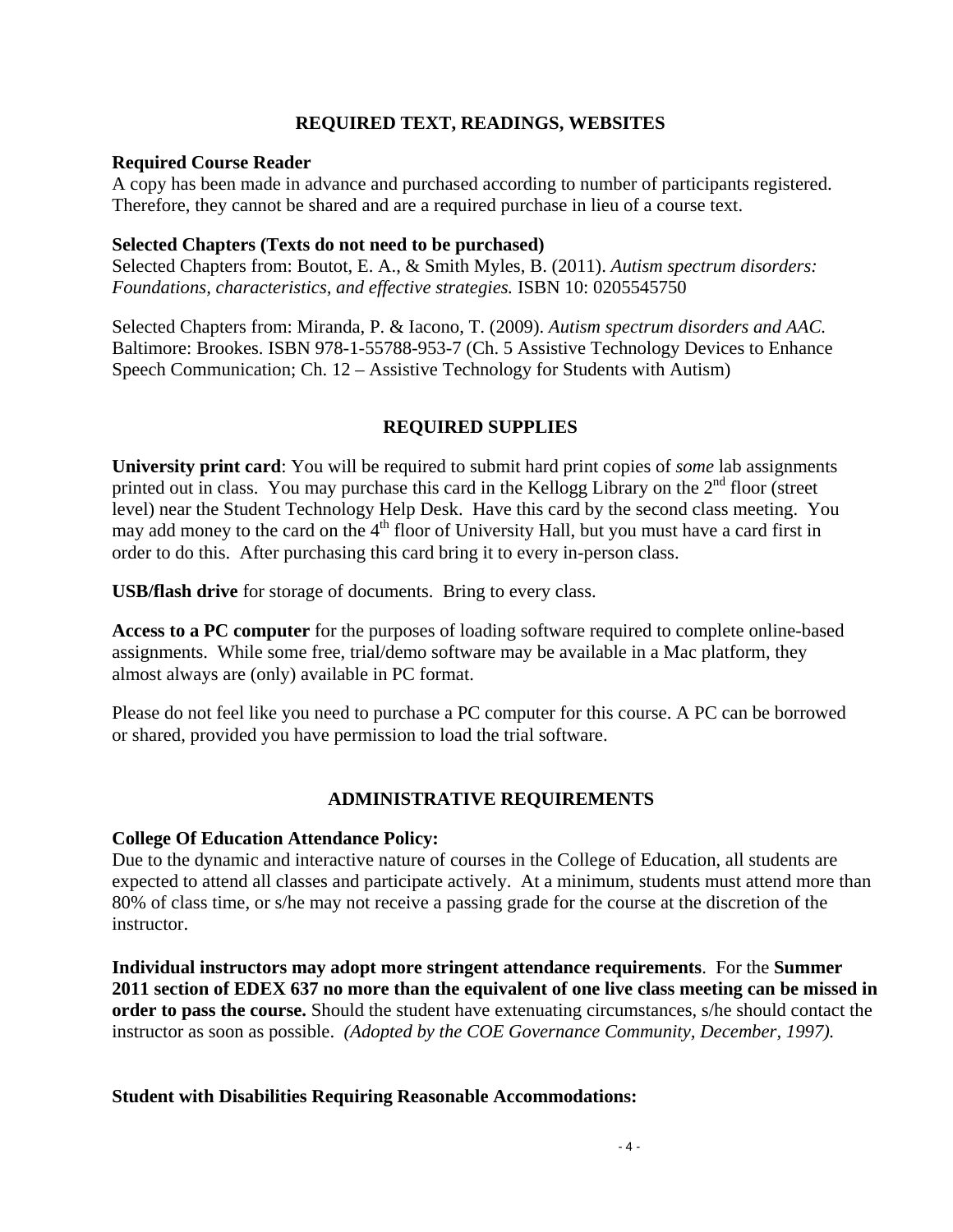Students must be approved for services by providing appropriate and recent documentation to the Office of Disable Student Services (DSS). This office is located in Craven Hall 4300, and can be contacted by phone at (760) 750-4905, or TTY (760) 750-4909. Students authorized by DSS to receive reasonable accommodations should meet with their instructor during office hours or, in order to ensure confidentiality, in a more private setting.

# **All University Writing Requirement:**

Every course at the university is required to have a writing requirement of at least 2500 words. In EDEX 637 this requirement is met via written components of labs, reflections, projects, and the ASD AA Standards Checklist descriptions of evidences.

# **CSUSM Academic Honesty Policy**:

 "Students will be expected to adhere to standards of academic honesty and integrity, as outlined in the Student Academic Honesty Policy. All written work and oral assignments must be original work. All ideas/materials that are borrowed from other sources must have appropriate references to the original sources. Any quoted material should give credit to the source and be punctuated with quotation marks.

Students are responsible for honest completion of their work. There will be no tolerance for infractions. If you believe there has been an infraction by someone in the class, please bring it to the instructor's attention. If in doubt as to whether your work is paraphrased or plagiarized, see the Plagiarism Prevention for Students website, http://library.csusm.edu/plagiarism/index.html.

The instructors reserve the right to discipline any student for academic dishonesty in accordance with the general rules and regulations of the university. Disciplinary action may include the lowering of grades and/or the assignment of a failing grade for an assignment or the class.

# **PROFESSIONAL REQUIREMENTS**

- 1. Use "person-first" language (e.g., Student with a Traumatic Brain Injury as opposed to "The Traumatic Brain-Injured student") throughout all written and oral assignments and discussions. Always write professional and formally, respectfully.
- 2. Keep a copy of all of your work. Keep these records at least until you have received your grade for the semester. Also, you will want these copies for your records and for potential future use as professional portfolio entries.
- 3. Complete and hand in all assignments on the due dates for full credit. If you have extraordinary circumstances that impact completion of your assignments, please inform the instructor. Any time you have questions or concerns, please contact the designated instructor(s).
- 4. Participate in class discussions and group activities and demonstrate positive interpersonal skills with classmates and guests. Participation points are assigned on the basis of participation, collegiality, collaborative effort, professionalism, and on time arrival to class and from breaks.
- 5. Candidates are responsibility for obtaining handouts. If a class is missed, contact class colleagues to obtain missed information. Be sure to exchange contact information with at least two other candidates in your course section.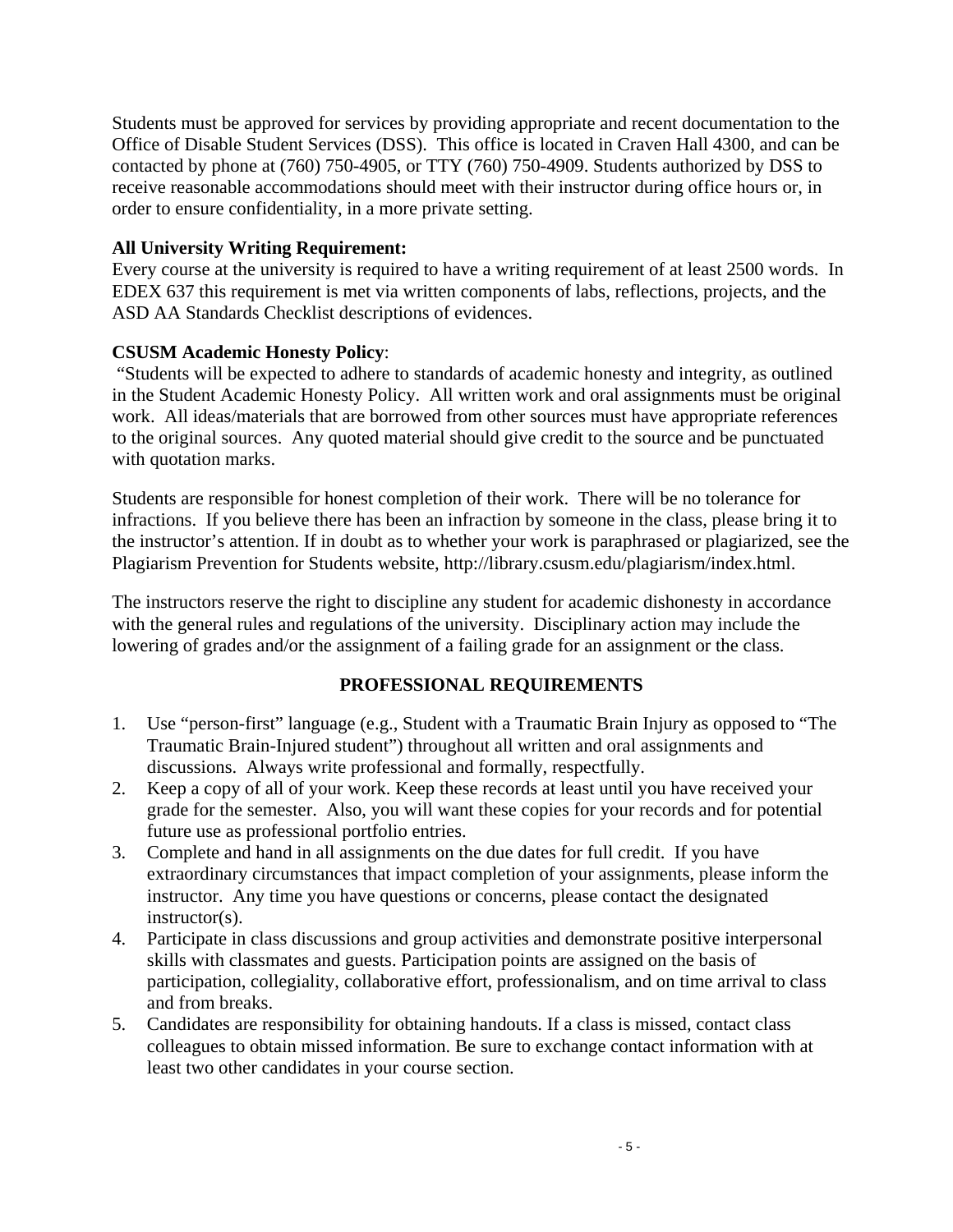### **WEB COMMUNICATION GUIDELINES**

 *arises and class must be cancelled.* Communications by e-mail will be via the e-mail you provide to the instructors on the first evening of class. *Check this email 2 hours prior to live class meetings in the event that an emergency* 

- Never give your password to anyone else or allow anyone else to access this course using your password.
- All work must be written professionally and respectfully from an academic (not casual, conversational) standpoint. If an interactive lesson takes place and you disagree with another person's perspective, do so respectfully and provide clear reasons for your position.
- Always use person first language.

# **TECHNOLOGY LAB POLICIES**

- Store all equipment and clean up lab before leaving class.
- Please honor the policy of no food/drink in the lab. Water bottles may be kept at the front tables (not back by the computers).
- Assure that everyone in your group participates in the lab work. A collaborative professional considers their colleagues at all times. Much of the adaptive and assistive devices must be shared. Be sure to have each member of the group have hands-on time with the devices and software in order to receive full credit for the lab work.

### **GRADING**

#### **Grading Scale**

 $93\% = A$   $90\% = A$ -  $87\% = B$ +  $83\% = B$   $80\% = B$ -  $77\% = C+$ A grade of C+ or better is required for the course to count toward the added authorization. Points below  $77 = F$ .

| <b>DATE</b>       | <b>ASSIGNMENTS</b>                                          | <b>POINT</b> |
|-------------------|-------------------------------------------------------------|--------------|
|                   |                                                             | <b>VALUE</b> |
| $M\ 6/6$          | In class work; Inspiration Lab                              | 5; 3         |
| T <sub>6/7</sub>  | In class work; Classroom Suite Lab                          | 5; 3         |
| W 6/8             | NO LIVE CLASS: Boardmaker                                   | 8            |
| Th $6/9$          | In class work; SOLO/Kurzweil/N-2-You Labs;                  | 5:3;         |
|                   | Project and Project Presentation                            | $10 + 2$     |
| F 6/10            | NO LIVE CLASS: Reading assignment & reflection              | 6            |
| $M$ 6/13          | Video viewing and in-class assignment                       | 5            |
| T <sub>6/14</sub> | Designing a structured learning environment                 | 5:5          |
|                   | Written Reflection: Classroom Tour                          |              |
| W $6/15$          | NO LIVE CLASS: (INDEPENDENT ACTIVITY)                       | 5:5          |
|                   | Reading Assignment: Dunn Buron & Wolfberg, Chap. 5 & 14     |              |
| Th $6/16/$        | Communication System; Visual Schedule; Reading Reflections  | 6:5          |
| F 6/17            | Final Project Presentations, ASD Standards/Matrix Completed | 14           |
|                   | (A university authorization requirement)                    |              |

#### **TOTAL POINTS: 100**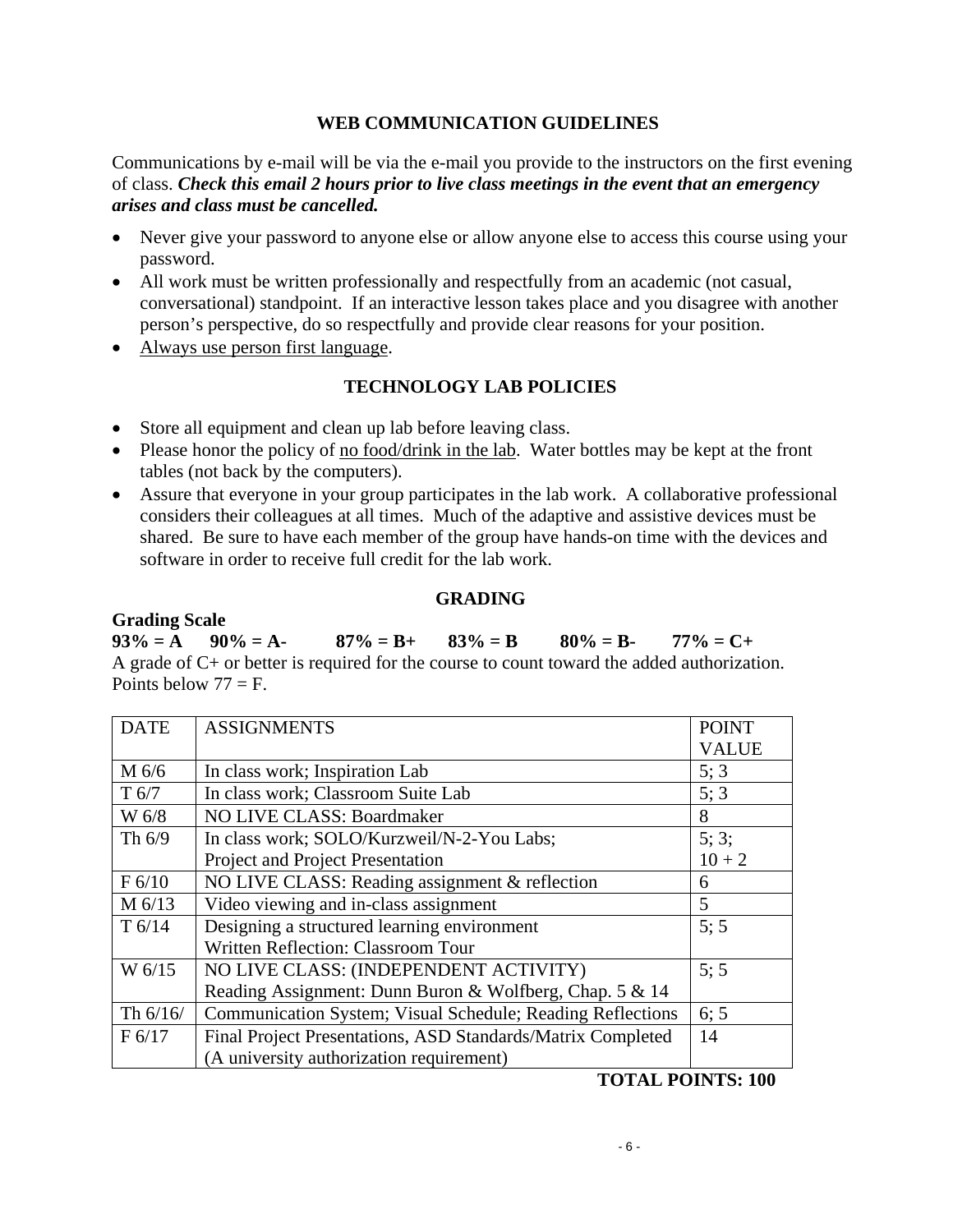# **COURSE SCHEDULE**

Please note that there are 7 face-to-face classes. Some classes meet on the CSUSM campus or are online class dates. Four (Classes #6, 7, 9 & 10) meet at California Avenue School in the Vista Unified School District.

| CLASS # &       | CLASS TOPICS & ASSIGNMENT(S)                                               | <b>ASSIGNMENTS DUE</b>           |
|-----------------|----------------------------------------------------------------------------|----------------------------------|
| <b>LOCATION</b> |                                                                            |                                  |
| 1. CSUSM        | Intro to course; syllabus; Intro to AT &                                   | <b>Tech History sheets</b>       |
| June 6          | AT for students w/ASD; Inspiration                                         | <b>Inspiration Lab</b>           |
| 2. CSUSM        | Classtime to work on projects; Intro to                                    |                                  |
| June 7          | AAC; Classroom Suite                                                       | <b>Classroom Suite Lab</b>       |
| 3. CSUSM        | <b>WORK FROM HOME:</b>                                                     |                                  |
| June 8          | <b>Boardmaker Lab</b>                                                      |                                  |
| 4. CSUSM        | Aspects of SOLO, Kurzweil, News-2-                                         | Projects & Live Presentations    |
| June 9          | You & other symbols-based software;                                        | <b>SOLO</b>                      |
|                 | Accessibility Law & AT Lab;                                                | Kurzweil                         |
|                 | <b>Project Live Presentations</b>                                          |                                  |
| 5. CSUSM        | <b>WORK FROM HOME:</b>                                                     |                                  |
| June 10         | Course Chapter Readings & Reflection                                       |                                  |
| 6. CAL AVE      | Characteristics of Autism; Physical                                        | Video viewing and in-class       |
| June 13         | Structure; Visual Schedules;                                               | assignment; classroom tour       |
|                 | Communication                                                              | <b>Boardmaker Due;</b>           |
|                 |                                                                            | Reading Reflection-Pattullo due  |
| 7. CAL AVE      | Structuring tasks and independent work                                     | Designing a structured learning  |
| June 14         | systems                                                                    | environment/Written Reflection   |
| 8. ONLINE       | Dunn Buron & Wolfberg, Reading Reflections:                                | Work on completing visual        |
| June 15         | Chap. 5: Structured Teaching and Environmental                             | schedule and communication       |
|                 | <b>Supports</b>                                                            | system                           |
|                 | Chap. 14: Educ. Experiences Across the Lifespan:<br>A Personal Perspective |                                  |
| 9. CAL AVE      | Final Project Presentations, ASD AA                                        | Communication system due; visual |
| June 16         | Standards Checklist completed and signed                                   | schedule; Reading Reflections;   |
|                 | off by instructors                                                         |                                  |
| 10. CAL         | "Pulling it all together"                                                  |                                  |
| <b>AVE</b>      | Wrap Up                                                                    |                                  |
| June 17         |                                                                            |                                  |

## **ASD STANDARDS CHECKLIST - REQUIRED FOR ASD AUTHORIZATION**

Each ASD AA candidate is required to formally address the three (3) CCTC standards for the Autism Spectrum Disorder Added Authorization. In partial fulfillment of this requirement, each candidate provides descriptions of the evidence(s) submitted to illustrate achievement of the 13 elements of the standards described on the *Cal State San Marcos Autism Spectrum Disorder Added Authorization Standards Checklist*. **Completion of the competency checklist is required to receive a grade in the class and for the ASD AA to be recommended by the College of Education's Student Services Center.**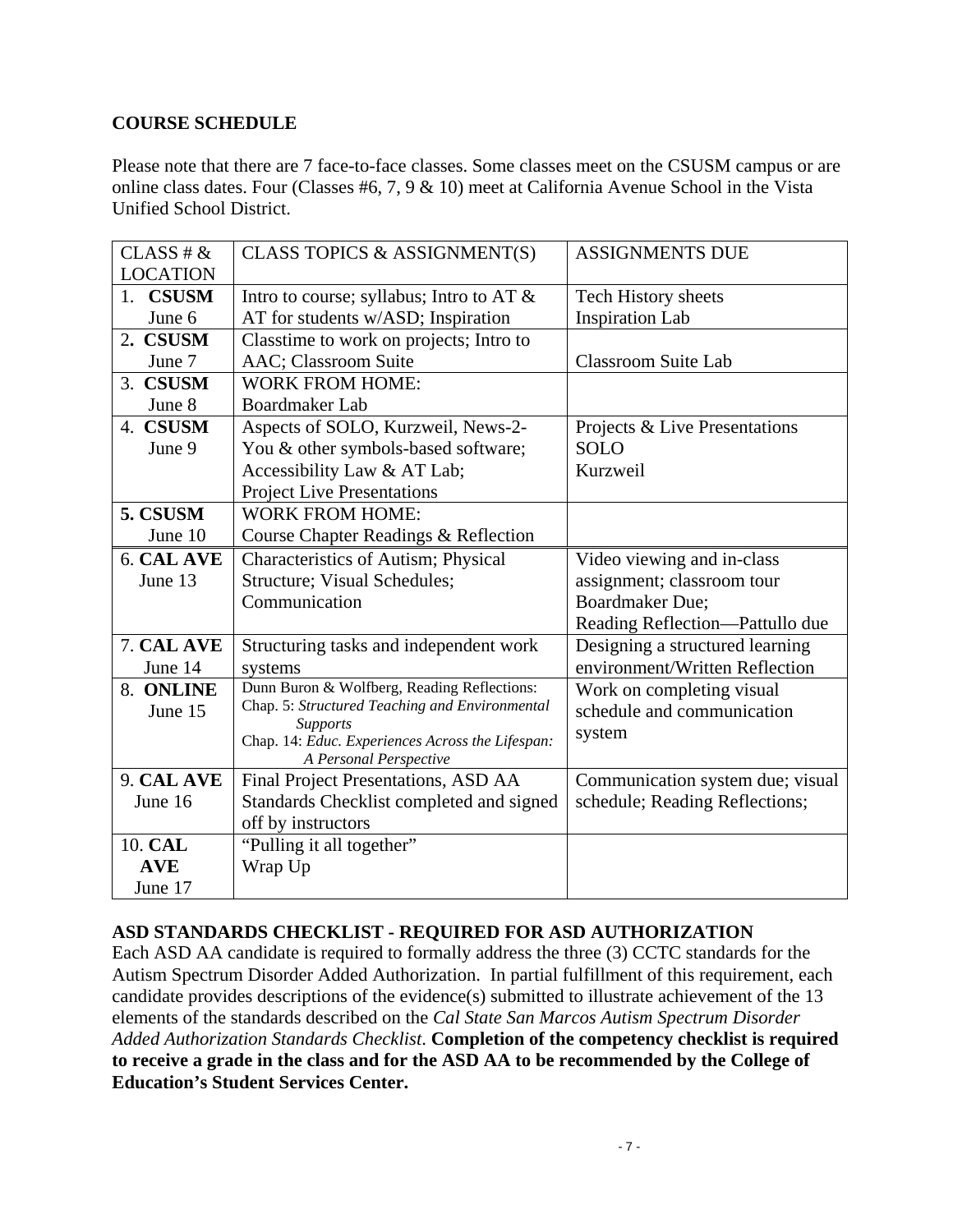#### **RECOMMENDED SUPPLEMENTAL TEXTS, MATERIALS, AND WEBSITES**

- Broderick, A., & Kasa-Hendrickson, C. (2001). " Say just one word at first": The emergence of reliable speech in a student labeled with autism. *The Journal of the Association for People with Severe Handicaps, 26,* 13-24.
- CNN Productions and State of the Art, Inc. (2004). *"Autism is a world"* DVD documentary about Sue Rubin's life with autism. Order from www.autismisaworld.com
- Gray, C. (2010). *The new social story book.* Arlington, TX: New Horizons, Inc. ISBN: 978-1- 935247-05-6
- Kasa-Hendrickson, C., Broderick, A. A., & Hanson, D. (2009). Sorting out speech: Understanding multiple methods of communication for persons with autism and other developmental disabilities. *Journal of Developmental Processes, 4*(2), 116-133.
- Kluth, P. (2010). *"You're going to love this kid!" Teaching students with autism in the inclusive classroom* (2nd ed.). Baltimore: Paul H. Brookes. ISBN-10: 1-59857-079-X
- Kluth, P. & Schwarz, P. (2008). *"Just give him the whale!" 20 ways to use fascinations, areas of expertise, and strengths to support students with autism.* Baltimore: Paul H. Brookes. ISBN: 978-1-55766-960-5
- Mesibov, G., Stern, Shopler, E*.* (2004). *The TEACCH Approach to Autism Spectrum Disorders; Issues in Clinical Child Psychology*,
- Mirenda, P. (2008). A back door approach to autism and AAC. *Augmentative and Alternative Communication* 24(3), 220-234.
- Mukhopadhyay, T.R. (2000). *Beyond the silence: My life, the world and autism.* London: National Autistic Society.

http://www.autism-hub.co.uk/ (Autism Hub – The Place to Blog on autism, advocacy, science, and parenting)

http://www.teacch.com (TEACCH homepage)

http://www.preschoolfun.com (California Ave. School home page)

http://www.paulakluth.com (free tips and resources by the author of your text)

http://www.patrickschwarz.com (links and inspirations by a recommended author)

http://www.ocali.org (Ohio Center for Autism and Low Incidence)

http://www.autisminternetmodules.org (free online training modules)

http://www.dotolearn.com/sitemap/index.htm (teacher resource for classroom activities)

http://setbc.org/pictureset/resource.aspx (free pictures to use for communication, schedules, etc.)